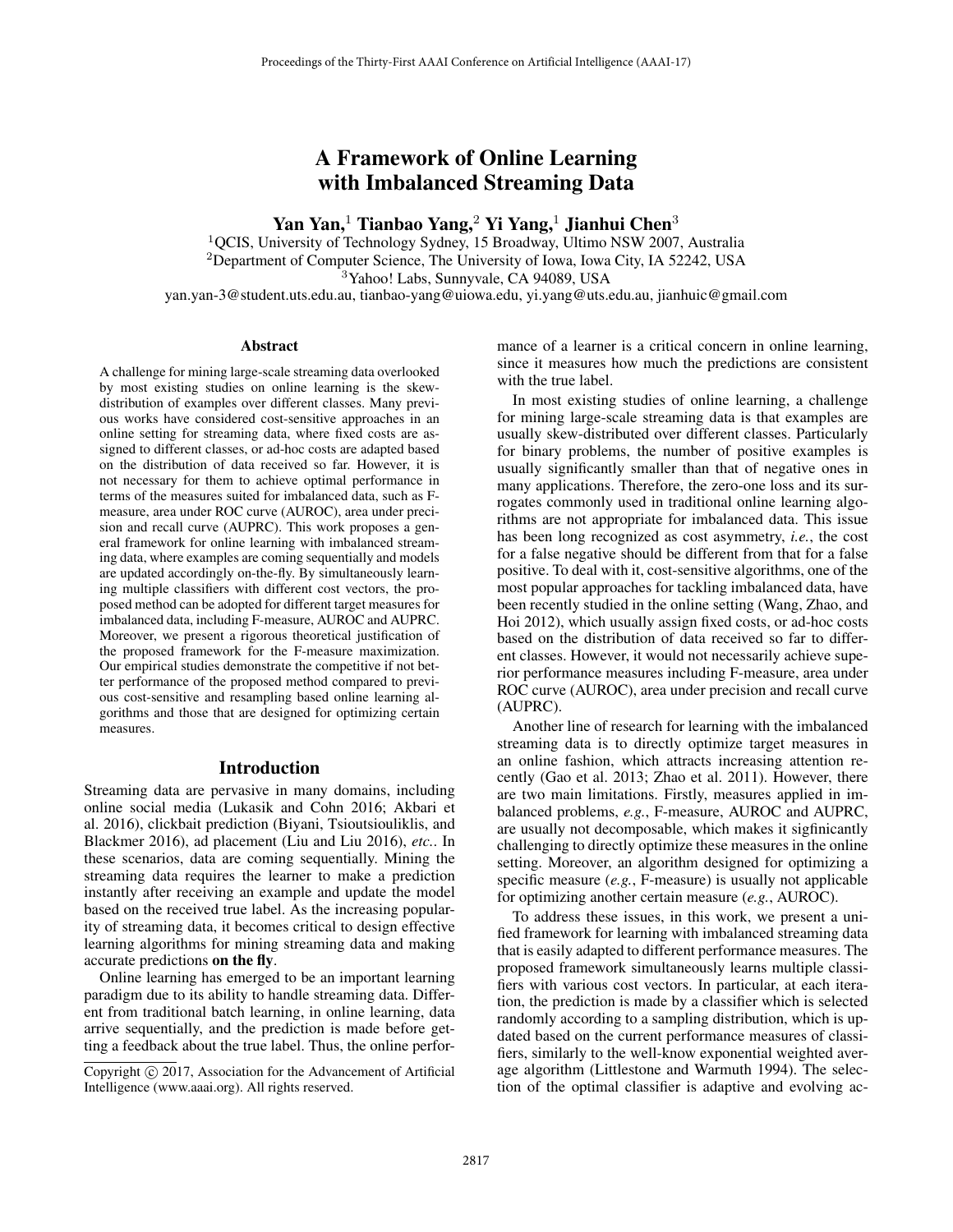cording to the streaming data. We emphasize that the proposed approach is different from the cross-validation approach, which replies on a separate validation set. Furthermore, the proposed framework enjoys a rigorous theoretical justification for the F-measure maximization. Empirical studies demonstrate that the proposed algorithm is more effective than previous online learning algorithms for imbalanced streaming data.

The remainder of the paper is organized as follows. We firstly review some related work. Secondly we present a framework of online multiple cost-sensitive learning together with some analysis. In the next section, we discuss the application of online learning with the F-measure as the target measure, and present a theoretical analysis of the proposed algorithm for the F-measure maximization. Then we discuss the application of online learning with AUROC and AUPRC as the target measures. In particular, we focus on how to efficiently update AUROC and AUPRC in an online fashion.

### Related Work

In traditional online learning, studies revolve around the regret analysis of algorithms for sequential prediction problems (*e.g.*, prediction with expert advice, online classification) (Cesa-Bianchi and Lugosi 2006; Herbster and Warmuth 1998; Littlestone 1988). In these studies, many online algorithms have been developed, *e.g.*, the exponentially weighted average algorithm (Littlestone and Warmuth 1994) and the online gradient descent (Zinkevich 2003). In the last ten years, we observe substantial applications of these algorithms in machine learning and data analytics, *e.g.*, online classification (Gentile 2002; Crammer and Singer 2003).

Learning with cost asymmetry has attracted much attention recently. Most studies cast the problem into costsensitive learning that assigns different costs to mistakes of different classes (Elkan 2001; Masnadi-Shirazi and Vasconcelos 2010; Scott 2011). While there exist a long list of literatures on batch learning with cost-sensitivity, few studies were devoted to online learning with cost-sensitivity (Crammer et al. 2006; Wang, Zhao, and Hoi 2012). These studies assume a given cost vector (or matrix) and modify conventional loss functions to incorporate the given cost vector/matrix. The issue with this approach is that the cost vector/matrix is usually unknown when applying to imbalanced data. Recent studies have found that the optimal costs assigned to different classes have an explicit relationship with the optimal performance measure (Puthiya Parambath, Usunier, and Grandvalet 2014). Besides the cost-sensitive approach, some resampling based methods are proposed to deal with imbalanced data. However, most of them focus on batch learning, *e.g.*, (Liang and Cohn 2013), while there are a few works concerning the online setting, *e.g.*, (Wang, Minku, and Yao 2015).

Recently, there emerge some works about online optimization for a particular performance measure, *e.g.*, Fmeasure, AUROC. For example, (Zhao et al. 2011; Gao et al. 2013) proposed online learning algorithms for AUROC optimization. However, both works focus on the offline performance evaluation. In (Busa-Fekete et al. 2015), the authors

Table 1: Notations (subindex  $t$  refers to the  $t$ -th round in online learning.)

| <b>Notations</b>                                                                                                       | Meaning                                                                            | <b>Notations</b>                                                                                       | Meaning                                                                             |  |  |  |
|------------------------------------------------------------------------------------------------------------------------|------------------------------------------------------------------------------------|--------------------------------------------------------------------------------------------------------|-------------------------------------------------------------------------------------|--|--|--|
| $\mathbf{x}_t \in \mathbb{R}^d$<br>$y_t \in \{1, -1\}$<br>$f_t(\cdot)$<br>$f_t = f_t(\mathbf{x}_t)$<br>$\mathbb{I}(b)$ | feature vector<br>class label<br>prediction func.<br>prediction<br>indicator func. | $\ell(yf(\mathbf{x}))$<br>$\hat{y}_t$<br>$\bar{y}_t$<br>$\sigma(f)$<br>$\mathbf{p}_t \in \mathbb{R}^K$ | loss<br>$\mathbb{I}(f_t>0)$<br>$\frac{y_t+1}{2}$<br>$1 + \exp(-f)$<br>sampl. probs. |  |  |  |
| $M_t$ : performance measure based on $\{\hat{y}_\tau, y_\tau, \tau = 1, \ldots, t-1\}$                                 |                                                                                    |                                                                                                        |                                                                                     |  |  |  |

proposed an online learning algorithm for F-measure optimization with an automatic threshoding strategy based on the online F-measure. However, they innocently ignored the strategy for updating the model by simply assuming a given algorithm that can learn the posterior probability  $Pr(y|\mathbf{x})$ . In (Hu et al. 2015), a method is proposed to directly optimize AUROC, but requires extra resources to store the learned support vectors. The authors in (Kar, Narasimhan, and Jain 2014) proposed an online learning framework for non-decomposable loss functions based on the structural SVM. The drawback of this method is that their online learning algorithm needs to solve a difficult optimization problem at each iteration. As for AUPRC, there still lacks of efforts. Recent studies (Goadrich, Oliphant, and Shavlik 2006; Davis and Goadrich 2006) have found that when dealing with highly skewed datasets, Precision-Recall (PR) curves might give a more informative picture of an algorithm's performance, which gives the measure of AUPRC.

Finally, we note that the proposed algorithm is different from online Bayesian learning that maintains and updates the posterior distribution of model parameters (Dredze, Crammer, and Pereira 2008), and is also different from the online ensemble algorithm in (Vovk 1990) that aggregates all classifiers for prediction. The synthesis of online gradient descent for updating individual classifiers and the exponential weighted average algorithm for updating probabilities is similar to the work of online kernel selection (Yang et al. 2012). However, the two work have different focuses. In particular, their goal is to select the best kernel classifier among multiple kernel classifiers for optimizing traditional measures while our goal is to select the best cost-sensitive classifier among multiple cost-sensitive classifiers for optimizing a target measure suited for imbalanced data. Therefore, their analysis can not be borrowed for our purpose.

## Online Multiple Cost-Sensitive Learning

We first present some notations. Let  $x_t \in \mathbb{R}^d$  denote the feature vector of the example received at the  $t$ -th iteration, and  $y_t \in \{1, -1\}$  denote its true class label. We denote by  $f_t(\mathbf{x}) : \mathbb{R}^d \to \mathbb{R}$  a prediction function at the t-th iteration and by  $f_t = f_t(\mathbf{x}_t)$  the prediction on the t-th example. Let  $\mathbb{I}(b)$  denote an indicator function, where  $\mathbb{I}(b)=1$  if b is true and 0 otherwise. Commonly used notations in this paper are summarized in Table 1.

In traditional online learning, the performance of  $f_t(\cdot)$ on the example  $x_t$  is usually measured by a loss function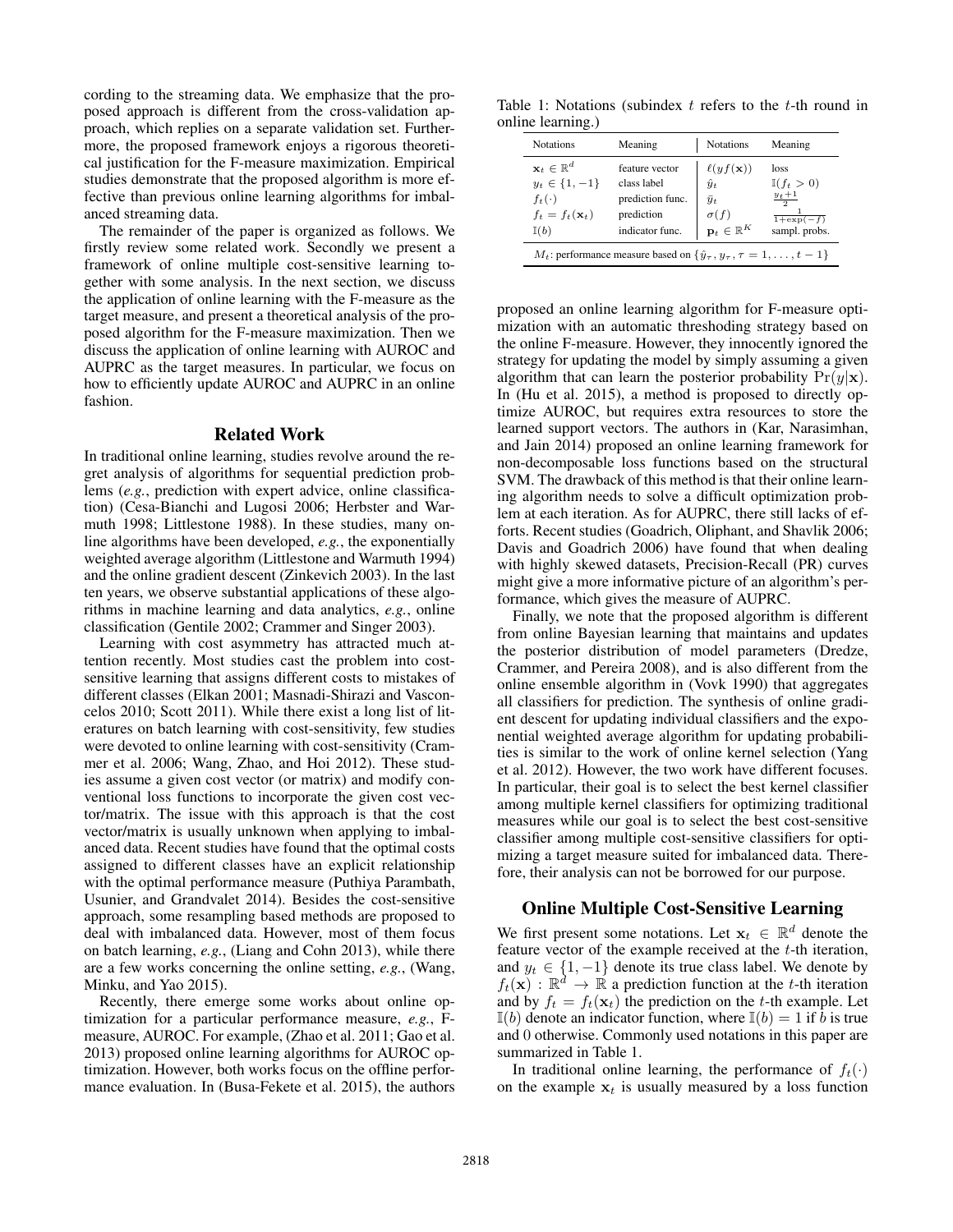$\epsilon$ (gistic loss  $\ell(z) = \log(1 + \exp(-z))$ , which are considered to be a surrogate loss of 0-1 error  $\mathbb{I}(\sin(t_1(\mathbf{x})) \neq 0$  $(y_t f_t(\mathbf{x}_t))$ , *e.g.*, hinge loss  $\ell(z) = \max(0, 1 - z)$  and lo-<br>istic loss  $\ell(z) = \log(1 + \exp(-z))$  which are considered to be a surrogate loss of 0-1 error  $\mathbb{I}(sign(f_t(\mathbf{x}_t))) \neq$  $y_t$ ). Previous studies cast the problem into learning a sequence of classifiers  $f_1(\cdot), \ldots, f_T(\cdot)$  such that the regret defined below is minimized,  $R_T = \sum_{t=1}^T \ell(y_t f_t(\mathbf{x}_t))$  $t=1$   $\frac{\ell}{\ell}$  $\min_f \sum_{t=1}^T \ell(y_t f(\mathbf{x}_t))$ . Many online learning algorithms<br>have been proposed to minimize the regret such as online  $\min_f \sum_{t=1} \ell(y_t f(\mathbf{x}_t))$ . Many online learning algorithms<br>have been proposed to minimize the regret such as online gradient descent (Zinkevich 2003)). However, a critique over the standard surrogate loss functions is that they ignore the cost asymmetry between the majority class and the minority one. To resolve this issue, cost-sensitive loss functions have been proposed, which give different costs to different classes:  $\ell_c(f(\mathbf{x}), y) = c_+\mathbb{I}(y = 1)\ell(f(\mathbf{x})) + c_-\mathbb{I}(y = -1)\ell(-f(\mathbf{x}))$  where  $\mathbf{c} = (c_+, c_-)$  is the cost vector that  $(-1)\ell(-f(\mathbf{x}))$ , where  $\mathbf{c} = (c_+, c_-)$  is the cost vector that controls the balance between the two loss terms. How to decontrols the balance between the two loss terms. How to decide the value of  $c_+$  and  $c_-\$  remains an issue. Previous works use ad-hoc approaches to set up these parameters (Wang, Zhao, and Hoi 2012). However, there is no guarantee that these ad-hoc approaches use appropriate values for  $c_{+}$  and c $c_$ . In addition, if  $c_+$  and  $c_$  are changing during the training, it is difficult to analyze the performance of the learned classifier. Another commonly used practice in batch learning is by a cross-validation approach that tunes the values of  $c_{+}$ and <sup>c</sup><sup>−</sup> based on the offline performance on a separate validation set. Nevertheless, in online learning a separate validation set is usually not available and even if it is available there is no guarantee that the distribution of the examples in the validation set is the same as the received examples in online learning.

To address these issues, we propose an online learning framework of multiple cost-sensitive learning. The motivation is that if multiple classifiers with a number of **c** are learned simultaneously, there must exist one setting that is most appropriate to the data. Without loss of generality, we assume  $c_+ + c_- = 1$  and as a result one parameter  $c_+ \in (0,1)$  is needed to be set. To construct the pool of multiple values of  $c_{+}$ , we discretize  $(0, 1)$  into K evenly distributed values  $\theta_1, \ldots, \theta_K$ , *i.e.*,  $\theta_j = j/(K + 1)$ . With the value of  $c_{+} = 1 - \theta_{j}/2$ , the corresponding cost sensitive loss is denoted by

j

$$
\ell_c^j(f(\mathbf{x}), y) = (1 - \theta_j/2)\mathbb{I}(y = 1)\ell(f(\mathbf{x})) + (\theta_j/2)\mathbb{I}(y = -1)\ell(-f(\mathbf{x}))
$$
 (1)

The reason that we divide  $\theta_i$  by 2 will be clear when we present the theoretical justification. Then we learn K sequences of classifiers  $f_t^1(\cdot), f_t^2(\cdot), \ldots, f_t^K(\cdot)$  si-<br>multaneously in online learning with each sequence of multaneously in online learning, with each sequence of  $f_t^j(\cdot), t = 1, \ldots, T$  to minimize the associated regret  $R_T^j = \sum_{t=1}^T \ell_c^j(f(\mathbf{x}_t), y_t) - \min_f \sum_{t=1}^T \ell_c^j(f(\mathbf{x}_t), y_t).$ <br>A remaining issue is how to choose a classifier from K

A remaining issue is how to choose a classifier from K ndidates to predict  $\mathbf{x}_t$  at the t-th iteration. Based on our candidates to predict  $x_t$  at the t-th iteration. Based on our motivation, a greedy approach is to track the "performance" of K classifiers and select the best performer on historical examples. However, it may lead to overfitting problems. We thus propose a theoretically sound randomized method that selects a classifier for prediction according to a distribution  $\mathbf{p}_t = (p_t^1, \dots, p_t^K)^\top$  such that  $\sum_j p_t^j = 1$  and  $p_j^t \geq 0$ . To compute the sampling probabilities, we use the following compute the sampling probabilities, we use the following

### Algorithm 1 A Framework of Online Multiple Costsensitive Learning

- 1: Input: the number of classifiers K
- 2: Initialize  $\mathbf{p}_1 = (1/K, ..., 1/K), f_1^j(\mathbf{x}) = 0, j = 1, ..., K$ <br>3: for  $t = 1$  T do
- 3: for  $t = 1, ..., T$  do<br>4: Receive an examp
- Receive an example  $x_t$
- 5: Sampling a classifier  $f_t^j$  by choosing  $j_t$  according to  $Pr(j) = m^j$  $Pr(j) = p_t^j$ <br>Compute a
- 6: Compute a predicted label  $\tilde{y}_t = sign(f_{jt}^t(\mathbf{x}_t))$ <br>  $\tilde{y}_t = sign(f_{jt}^t(\mathbf{x}_t))$
- 7: Receive the true label  $y_t$ <br>8: **for**  $j = 1, ..., K$  **do**
- 8: **for**  $j = 1, ..., K$  **do**<br>9. **Undate the classificant**
- 9: Update the classifier  $f_{t+1}^j(\cdot) = \mathcal{A}(f_t^j(\cdot), \mathbf{x}_t, y_t)$
- 10: Update the performance  $M_{t+1}^j = \mathcal{M}(y_{1:t}, f_{1:t}^j)$ <br>11: end for
- 11: end for
- 12: Update the sampling probabilities  $\mathbf{p}_{t+1}$  according to (2) 13: end for

formula

$$
p_t^j = \frac{\exp(\gamma M_t^j)}{\sum_{j=1}^K \exp(\gamma M_t^j)}, \quad j = 1, \dots, K,
$$
 (2)

where  $\gamma > 0$  is a learning rate hyper-parameter, and  $M_t^j$ <br>s some favorite performance measure (the higher the betis some favorite performance measure (the higher the better, *e.g.*, F-measure, AUROC, AUPRC, *etc.*) on historical examples  $(\mathbf{x}_{\tau}, y_{\tau}), \tau = 1, \ldots, t - 1$  using the predictions  $f_1^j, \ldots, f_{t-1}^j$  of the *j*-th sequence of classifiers. From the Fouation (2) classifier with higher performance will have Equation (2), classifier with higher performance will have a higher probability to be selected for making the prediction. Note that when  $\gamma \to \infty$ , the above approach reduces to the greedy approach. We would like to emphasize that the sampling probabilities defined above are similar to that in exponentially weighted average algorithm (Littlestone and Warmuth 1994) for selecting the best expert advice but with a key difference. In the learning with expert advice problem, the sampling probabilities are computed based on the cumulative loss  $\sum_{\tau=1}^{t-1} \ell_t^j$  of different experts indexed by j, while<br>our sampling probabilities are computed based on interestour sampling probabilities are computed based on interesting performance measure that is suited for imbalanced data.

Now we can summarize our online multiple cost-sensitive learning in Algorithm 1. In the remainder of this section, we discuss how to update the classifier in step 9 and present a theoretical analysis of the proposed framework of online multiple cost-sensitive learning (OMCSL). In the next two sections, we discuss the step 10 that updates the performance for different measures.

For updating the classifier, we can use any online learning algorithms as long as they are designed to minimize the regret, such as online gradient descent (OGD) (Zinkevich 2003), online dual averaging (Xiao 2010), follow the regularized leader (Kalai and Vempala 2005), and some specialized algorithms for online classification including online passive aggressive learning (Crammer et al. 2006), perceptron (Shalev-Shwartz and Singer 2005), *etc.*. Due to the popularity and simplicity of OGD, we present the online gradient descent update. For the easy presentation, we here consider  $f_t^j(\cdot)$  as a linear function, namely  $f_t^j(\mathbf{x}) = \mathbf{x}^\top \mathbf{w}_t^j$ . We thus update  $\mathbf{w}_t^j$  by:

$$
\mathbf{w}_{t+1}^j = \mathbf{w}_t^j - \eta_t \nabla_{\mathbf{w}} \ell_c^j(\mathbf{x}_t^{\top} \mathbf{w}_t^j, y_t), j = 1, \dots, K.
$$
 (3)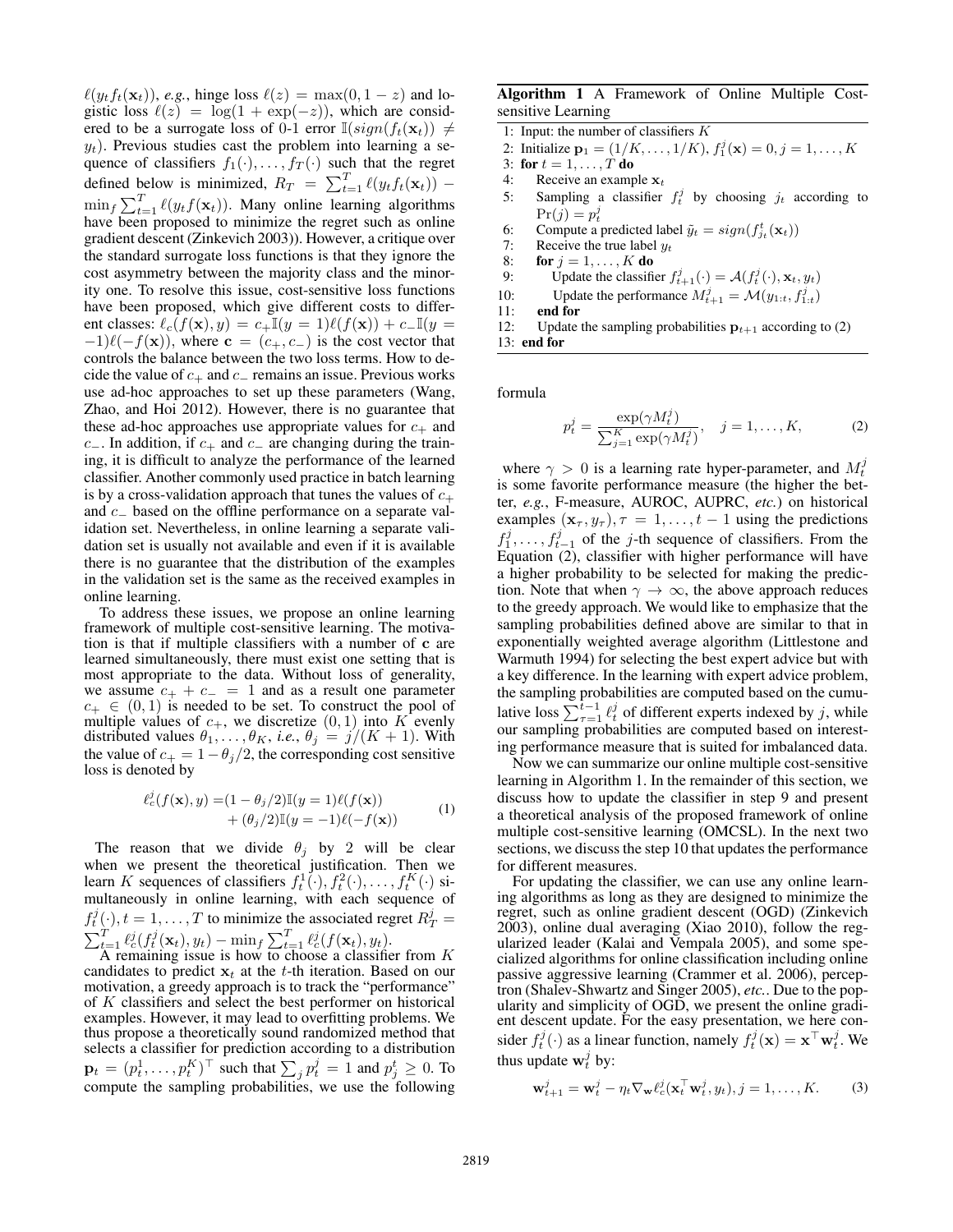where  $\eta_t$  is a step size hyper-parameter, which can be set to a small value or to be decreasing depending on the property of the loss function (Zinkevich 2003). It is worth noting that (i) the loss function could include a regularizer on **<sup>w</sup>**, *e.g.*, <sup>λ</sup>  $\frac{\lambda}{2} \|\mathbf{w}\|_2^2$ ; (ii) a bias term can be incorporated by adding an extra constant feature to **x**. The proposition below provides the regret guarantee for the  $j$ -th sequence of classifiers. For ease of presentation, we specialize to the linear function. One can easily generalize it to a non-linear function from a RKHS.

Proposition 1 *(Theorem 3.1 (Hazan 2015)) Let the linear* prediction function  $f_t^j(\mathbf{x}) = \mathbf{x}^\top \mathbf{w}_t^j$  be updated based on (3)<br>and  $\mathbf{w}^j$  be the optimal prediction function that minimizes the *and* **<sup>w</sup>**<sup>j</sup> <sup>∗</sup> *be the optimal prediction function that minimizes the cumulative cost-sensitive loss*  $\sum_{t=1}^{T} \ell_c^j(\mathbf{w}^\top \mathbf{x}_t, y_t)$ *. Assume*  $\int_{\mathbb{R}^d} \mathbb{E} \left[ \nabla_{\mathbf{w}} \ell_c^j(y \mathbf{x}^\top \mathbf{w}) \right] \bigg|_2 \leq G \text{ and } \overline{\left\| \mathbf{w}_*^j \right\|_2^2}$  $\left\| \right\|_2 \leq D.$  By setting  $\eta_t = \frac{D}{G\sqrt{t}}$ , then we have

$$
R_T^j = \sum_{t=1}^T \ell_c^j(f_t^j(\mathbf{x}_t), y_t) - \sum_{t=1}^T \ell_c^j(\mathbf{x}_t^{\top} \mathbf{w}_*^j, y_t) \leq 3GD\sqrt{T},
$$

*which implies that the averaged regret converges to zero at a rate of* 1/  $\sqrt{T}$ , *i.e,*  $\frac{R_T^j}{T} \leq \frac{3GD}{\sqrt{T}}$ .

Next, we analyze the updating rule of sampling probabilities in (2). We first present a proposition below and then provide an explanation of it.

**Proposition 2** Let  $\mathbf{M}_t = (M_t^1, \dots, M_t^K)^{\top}$  and  $\mathbf{p}_t$  *updated according to (2)* Then there exists  $a \sim 0$  such that *according to (2). Then there exists a*  $\gamma > 0$  *such that*  $\mathbf{p}_T^{\top} \mathbf{M}_T \ge \max_{1 \le j \le K} M_T^j - (V_T + \sqrt{V_T \log K})$ , where  $V_T = 2\sum_{t=1}^T \|\mathbf{M}_t - \mathbf{M}_{t-1}\|_{\infty}$  is the scaled sum of consecutive variation of the performance measure.

From the proposition above, we can see that when the variation of the performance measure is small, the expected performance of the selected classifier (the L.H.S of the inequality) is close to the best performance measure (the R.H.S). We emphasize that the lower bound of  $\mathbf{p}_T^{\top} \mathbf{M}_T$  in Proposition 2 is by no means tight. It only explains to some degree why the employed sampling probabilities make sense. Bounding the online performance of an non-decomposable measure (*e.g.*, F-measure, AUROC and AUPRC) is still very challenging. In next section, we provide a theoretical analysis of the proposed framework for the F-measure optimization.

### OMCSL for F-measure

In this section, we first present how to update the online Fmeasure, and then show that OMCSL has a solid theoretical foundation for F-measure maximization, in which the best classifier among the  $K$  classifiers will eventually yield a close-to-optimal F-measure provided that  $K$  is sufficiently

large.<br>Given a sequence of labels  $y_1, \ldots, y_t$  and a sequence of Given a sequence of labels  $y_1, \ldots, y_t$  and a sequence of edictions  $f_1, \ldots, f_t$ , we can calculate the F-measure by predictions  $f_1, \ldots, f_t$ , we can calculate the F-measure by  $F_{t+1} = \frac{2 \sum_{\tau=1}^{t} \bar{y}_{\tau} \hat{y}_{\tau}}{\sum_{\tau=1}^{t} \bar{y}_{\tau} + \sum_{\tau=1}^{t} \hat{y}_{\tau}}$  where  $\bar{y}_{t} = (y_{t} + 1)/2 \in \{1, 0\}$ and  $\hat{y}_t = \mathbb{I}(f_t > 0)$ . However, directly calculating the on-<br>line F-measure by going through all examples is expensive. line F-measure by going through all examples is expensive, which requires to store all predictions  $f_t(\mathbf{x}_t)$  and  $y_t$ . Indeed,

the online F-measure can be calculated incrementally. To this end, we let  $a_t = \sum_{\tau=1}^t \bar{y}_\tau \hat{y}_\tau$  and  $c_t = \sum_{\tau=1}^t \bar{y}_\tau + \sum_{\tau=1}^t \hat{y}_\tau$ . Then we can calculate  $F_{t+1} = \frac{2a_t}{c_t}$  and update  $a_t$  and  $c_t$  incrementally by and  $c_t$  incrementally by

$$
a_{t+1} = \begin{cases} a_t + 1, \text{ if } y_{t+1} = 1 \text{ and } f_{t+1} > 0, \\ a_t, \text{ otherwise;} \end{cases}
$$
  
\n
$$
c_{t+1} = \begin{cases} c_t + 2, \text{ if } y_{t+1} = 1 \text{ and } f_{t+1} > 0, \\ c_t + 1, \text{ if } y_{t+1} = 1 \text{ or } f_{t+1} > 0, \\ c_t, \text{ if } y_{t+1} = -1 \text{ and } f_{t+1} \le 0. \end{cases}
$$
(4)

# A Theoretical Justification

We show that when  $K$  is sufficiently large, there exists a sequence of classifiers among the  $K$  sequences that will eventually converge to a classifier that has a close-to-optimal Fmeasure. To this end, we assume the data is i.i.d. The analysis is built on several previous works on the F-measure maximization (Puthiya Parambath, Usunier, and Grandvalet 2014) and the theory of consistency for cost-sensitive surrogate loss minimization (Scott 2012). To present the results, we first give some notations. Let  $h(\mathbf{x}) \in \mathcal{H} : \mathbb{R}^d \to$ {1, −1} denote a classifier and **e**(h) =  $(e_1(h), e_2(h))$ <sup>T</sup> denote the false negative (FN) error and false positive (FP) error of  $h(\mathbf{x})$ , respectively, *i.e.*,  $e_1(h) = Pr(y = 1, h(\mathbf{x}))$  $(-1)$ ,  $e_2(h) = Pr(y = -1, h(x) = 1)$  where  $Pr(\cdot)$ denotes the probability over  $(x, y)$ . When it is clear from the context, we write  $e = e(h)$  for short. Let  $P_1$  denote the marginal probability of the positive class, *i.e.*,  $P_1$  =  $Pr(y = 1)$ . Then the F-measure of  $h(\cdot)$  on the population level can be computed by (Puthiya Parambath, Usunier, and Grandvalet 2014)  $F(h) \triangleq F(e) = \frac{2(P_1-e_1)}{2P_1-e_1+e_2}$ . Let  $\mathbf{c}(\tau) = (1 - \frac{\tau}{2}, \frac{\tau}{2})^\top$ . The following proposition exhibits that maximizing  $\overline{F}$ -measure is equivalent to minimizing a costmaximizing F-measure is equivalent to minimizing a costsensitive error.

Proposition 3 *(Proposition 4 (Puthiya Parambath, Usunier, and Grandvalet 2014)) Let*  $F_* = \max_{\mathbf{e}} F(\mathbf{e})$ *. Then we have*  $\mathbf{e}_* = \arg \min_{\mathbf{e}} \mathbf{c}(F_*)^\top \mathbf{e} \Leftrightarrow F(\mathbf{e}_*) = F_*$ .

The above proposition indicates that one can optimize the following cost-sensitive error

$$
\mathbf{c}(F_*)^\top \mathbf{e} = \left(1 - \frac{F_*}{2}\right) e_1 + \frac{F_*}{2} e_2,\tag{5}
$$

to obtain an optimal classifier  $h^*(\mathbf{x})$ , which will give the cost-<br>optimal F-measure, *i.e.*,  $F(h^*) = F_*$ . However, the costoptimal F-measure, *i.e.*,  $F(h^*) = F_*$ . However, the cost-<br>sensitive error in (5) requires knowing the exact value of sensitive error in (5) requires knowing the exact value of the optimal F-measure. To address this issue, we discretize  $(0, 1)$  to have a set of evenly distributed values  $\{\theta_1, \ldots, \theta_K\}$ such that  $\theta_{j+1} - \theta_j = \epsilon_0/2$ , which serve as the candidate values of  $F_{\infty}$ . Then we can solve for a series of K classifiers to ues of  $F_*$ . Then we can solve for a series of K classifiers to minimize the cost-senstive error minimize the cost-senstive error

$$
h_j^* = \arg\min_{h \in \mathcal{H}} \left(1 - \frac{\theta_j}{2}\right) e_1 + \frac{\theta_j}{2} e_2 = \mathbf{c}(\theta_j)^\top \mathbf{e}, j = 1, \dots, K.
$$
\n
$$
(6)
$$

This explains our choice of  $\theta_j/2$  in (1). The following proposition shows that there exists one classifier among  $\{h_j^*, \dots, h_K^*\}$  that can achieve a close-to-optimal F-<br>measure as long as  $\epsilon_0$  is small enough measure as long as  $\epsilon_0$  is small enough.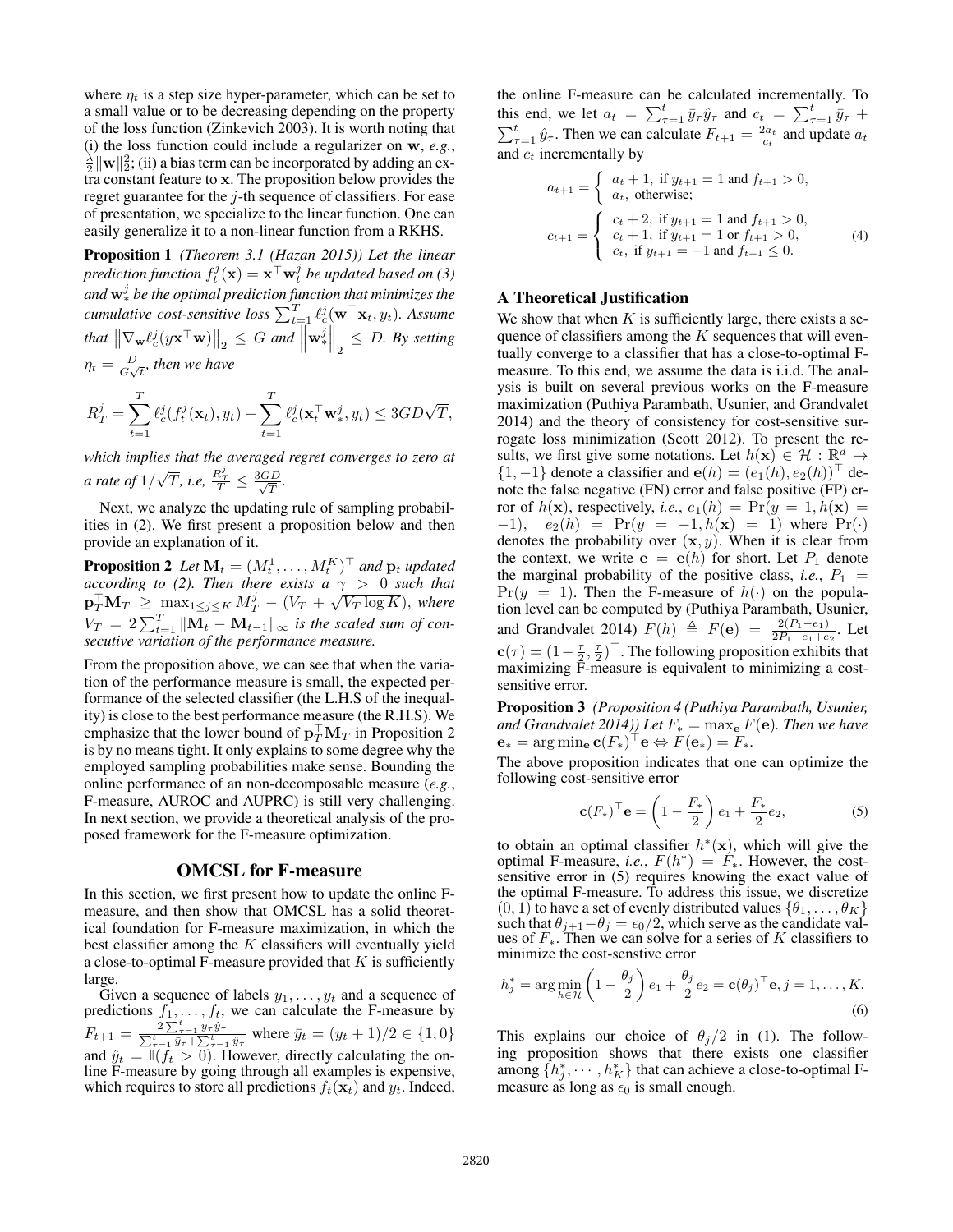**Proposition 4** *Let*  $\{\theta_1, \ldots, \theta_K\}$  *be a set of values evenly distributed in*  $(0, 1)$  *such that*  $\theta_{j+1} - \theta_j = \epsilon_0/2$ *. Then there exists*  $h_j^* \in \{h_j^*, \dots, h_K^*\}$  *such that*  $F(h_j^*) \geq F_* - \frac{2\epsilon_0 B}{P_1}$ , *where*  $B = \max_{\mathbf{e}} ||\mathbf{e}||_2$ .

Remark: The above proposition also implies an interesting result that the smaller  $P_1$  (*i.e.*, more imbalanced of the data), the larger gap between  $F(h_j^*)$  and  $F_*$  (*i.e.*, more difficult to optimize the F-measure) optimize the F-measure).

Proposition 4 only provides the guarantee on the optimal classifiers  $\{h_j^*, \dots, h_K^*\}$ . In practice, one cannot obtain these optimal classifiers because the distribution of the data these optimal classifiers because the distribution of the data is unknown. The following proposition shows that as long as the obtained classifiers achieve a cost-sensitive error close to the optimal classifiers, a similar guarantee to that in Proposition 4 holds.

**Proposition 5** *Let*  $\{\theta_1, \ldots, \theta_K\}$  *be a set of values evenly distributed in* (0, 1) *such that*  $\theta_{i+1} = \theta_i = \epsilon_0/2$  *Let distributed in* (0, 1) *such that*  $\theta_{j+1} - \theta_j = \epsilon_0/2$ *. Let*  $\{h_1, \ldots, h_K\}$  *be a set of classifiers that minimize the cost-sensitive errors in (6) to a certain degree such that*  $\mathbf{c}(\theta_j) \cdot \mathbf{e}(h_j) \leq \mathbf{c}(\theta_j) \cdot \mathbf{e}(h_j^*) + \epsilon_1$ . Then there exists  $h_j$  such *that*  $F(\hat{h}_j^*) \geq F_* - \frac{(2\epsilon_0 B + \epsilon_1)}{P_1}$ , where  $B = \max_{\mathbf{e}} \|\mathbf{e}\|_2$ .

Remark: The result in Proposition 4 is a special case of Proposition 5 when  $\epsilon_1 = 0$ . Proposition 5 is a corollary of Proposition 5 in (Puthiya Parambath, Usunier, and Grandvalet 2014).

Finally, we are ready to present the theoretical guarantee on the presented OMCSL algorithm for the F-measure maximization.

**Theorem 1** Let  $\{\theta_1, \ldots, \theta_K\}$  be a set of values evenly dis*tributed in*  $(0, 1)$  *such that*  $\theta_{j+1} - \theta_j = \epsilon_0/2$ ,  $\mathbf{w}_t^j$ ,  $t = 1, \ldots, T$  *be a sequence updated according to (3) based on* the *a th* cost sensitive loss in (1) such that  $\|\mathbf{w}_t^j\|_s < D$ *the j*-th cost-sensitive loss in (1) such that  $\|\mathbf{w}_t^j\|_2 \leq D$ ,<br>and  $\hat{\mathbf{w}}_t^j = \sum_{i=1}^T \mathbf{w}_t^j / T$ . Assume  $(\mathbf{x}, \mathbf{w})$ ,  $t = 1$ and  $\hat{\mathbf{w}}_T^j = \sum_{t=1}^T \mathbf{w}_t^j / T$ . Assume  $(\mathbf{x}_t, y_t), t = 1, \ldots, T$ <br>are i.i.d. samples such that  $\|\mathbf{x}_t\|_2 \leq R$  and the loss func*are i.i.d. samples such that*  $\|\mathbf{x}_t\|_2 \leq R$  *and the loss function*  $\ell(z) = \max(0, 1-z)$  *is the hinge loss. There exists a tion*  $\ell(z) = \max(0, 1 - z)$  *is the hinge loss. There exists a*  $i \in \{1, ..., K\}$  with a probability  $1 - \delta$  such that  $j \in \{1, \ldots, K\}$  *with a probability*  $1 - \delta$  *such that* √

$$
F(\hat{h}_T^j) \ge F_* - \frac{2\epsilon_0 B + 3RD(1 + \ln(2/\delta))/\sqrt{T}}{P_1}
$$

*where*  $\hat{h}_T^j(\mathbf{x}) = sign(\mathbf{x}^\top \hat{\mathbf{w}}_T^j)$ .<br>**Permanic** The theorem implies

**Remark:** The theorem implies that when  $T \rightarrow \infty$ , there exists a classifier  $\hat{h}^j_T = sign(\mathbf{x}^\top \hat{\mathbf{w}}^j_T)$  achieves a close-to-<br>optimal E-measure as long as  $\epsilon_0$  is small enough. The proof optimal F-measure as long as  $\epsilon_0$  is small enough. The proof is presented in the supplement.

### OMCSL for AUROC and AUPRC

In this section, we briefly present how to update AUROC and AUPRC in an online fashion. The challenge of updating AUROC and AUPRC in the online setting lies at that we need to compare the present example to historically received examples in terms of predictions. A naive way to achieve this is to store the labels and predictions of all classifiers for historically received examples. However, this would increase the memory requirements, which is usually not allowed in online learning. To avoid storing the labels and predictions of all examples, we introduce two hash tables  $L_t^+$ 



Figure 1: Online performance.

and  $L^t$  with a fixed length of m that partitions  $(0, 1)$  into m<br>ranges  $(0, 1/m)$   $(1/m, 2/m)$   $((m-1)/m, 1)$  For  $i \in$ ranges  $(0, 1/m)$ ,  $(1/m, 2/m)$ , ...,  $((m − 1)/m, 1)$ . For  $i ∈$  $\{1,\ldots,m\}$ ,  $L_t^+[i]$  stores the number of positive examples<br>before the *t*-th iteration (including the *t*-th iteration) whose before the  $t$ -th iteration (including the  $t$ -th iteration) whose predictions f are such that  $\sigma(f) \in [(i-1)/m, i/m)^{-1}$ , and  $L_t^{-}[i]$  stores the number of negative examples before the t-<br>th iteration (including t-th iteration) whose predictions f are th iteration (including  $t$ -th iteration) whose predictions  $f$  are such that  $\sigma(f) \in [(i-1)/m, i/m)$ .

Given  $L_t^+$  and  $L_t^-$ , we can show that AUROC<sub>t+1</sub> can be dated approximately using the two bash tables. In partic-Given  $L_t^+$  and  $L_t^-$ , we can show that AUROC<sub>t+1</sub> can be updated approximately using the two hash tables. In particular, if  $y_{t+1} = 1$ , we have  $\text{AUROC}_{t+1} = \frac{N_t^+}{N_t^+ + 1} \text{AUROC}_t + \frac{1}{(N_t^+ + 1)N_t^-} \left( \sum_{j=1}^i L_t^- [j] + L_t^- [i+1]/2 \right)$ , where *i* is the ), where i is the largest index such that  $i/m \leq \sigma(f_{t+1})$ , and if  $y_{t+1} =$ -1, we update it by AUROC<sub>t+1</sub> =  $\frac{N_t^-}{N_t^-+1}$ AUROC<sub>t</sub> +<br>  $\frac{1}{N_t^+(N_t^-+1)}$   $\left(\sum_{j=i+1}^{m-1} L_t^+[j] + L_t^+[i]/2\right)$ , where *i* is the ), where i is the smallest index such that  $i/m \ge \sigma(f_{t+1})$ .<br>Similarly, by using  $I^+$  and  $I^-$  we do

Similarly, by using  $L_t^+$  and  $L_t^-$ , we derive the online up-<br>to of AUPPC, as below: AUPPC,  $-1 \sum_{m=1}^{m-1} (P(\lambda))$ date of AUPRC<sub>t</sub> as below: AUPRC<sub>t+1</sub> =  $\frac{1}{2} \sum_{i=0}^{m-1} (R(i) R(i+1))(P(i) + P(i+1))$ . where  $R(i) = \frac{\sum_{j=i+1}^{m} L_t^+[j]}{N_t^+}$  $\frac{N_t+1}{N_t+1}$ , and t  $P(i) = \frac{\sum_{j=i+1}^{m} L_t^+ [j]}{\sum_{j=i+1}^{m} L_t^+ [j] + \sum_{j=i}^{m}}$  $\frac{\sum_{j=i+1}^{n} L_t^+ [j] + \sum_{j=i+1}^{m} L_t^- [j]}{\sum_{j=i+1}^{m} L_t^+ [j] + \sum_{j=i+1}^{m} L_t^- [j]}$ . The overall time complexity of computing  $\text{AUROC}_{t+1}$  and  $\text{AUPRC}_{t+1}$  is  $O(m)$ .<br>Detailed development of the online undate of AUROC and Detailed development of the online update of AUROC and AUPRC can be found in Appendix C.

### Experiments

In this section, we evaluate OMCSL for optimizing three measures, F-measure, AUROC and AUPRC, and compare

 $\int_0^1 \sigma(f)$  is the sigmoid function defined in Table 1.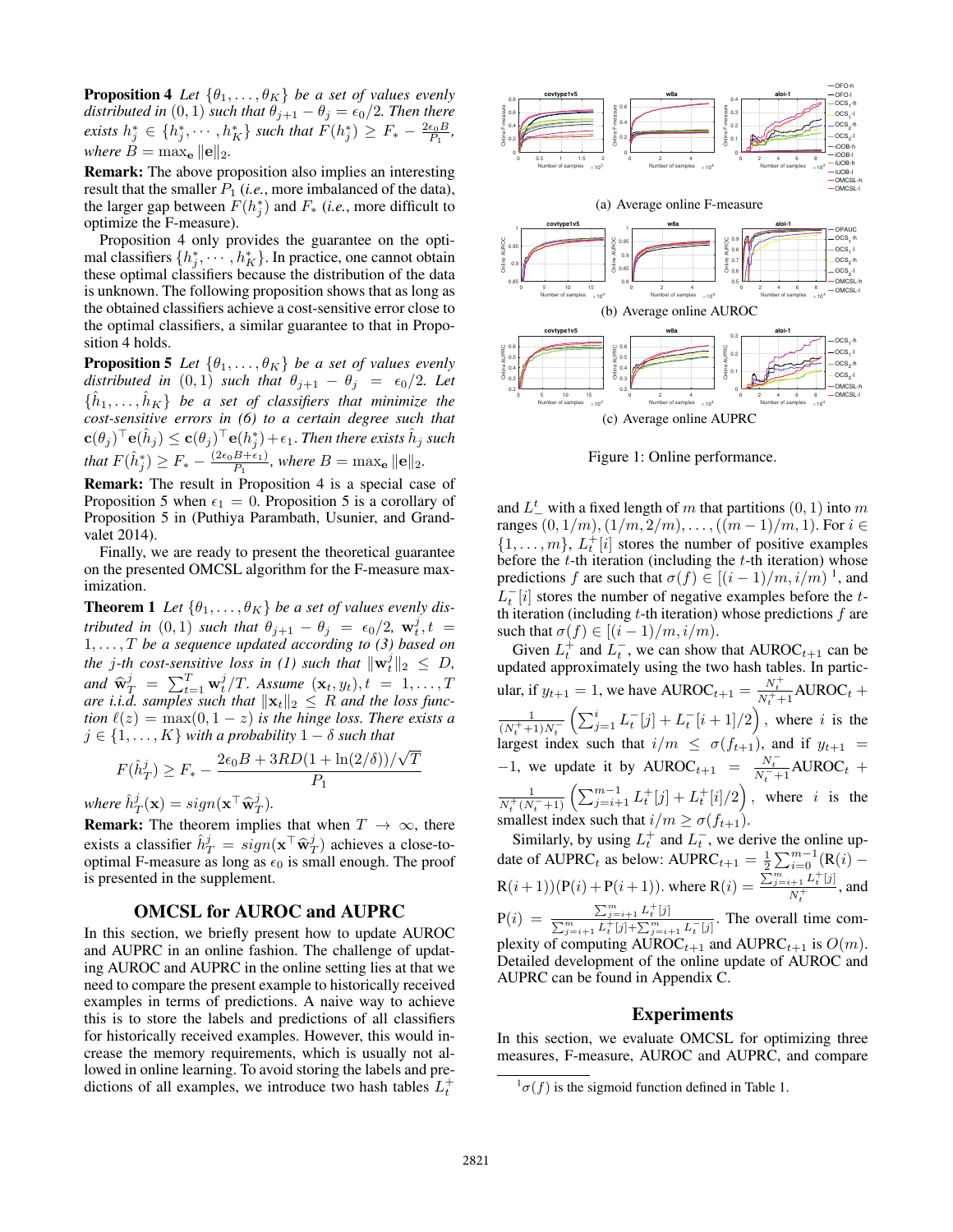Table 2: Data statistics.

| Datasets   | #Examples | #Features | $\text{\#Pos:}\# \text{Neg}$ |
|------------|-----------|-----------|------------------------------|
| covtype1v5 | 211,840   | 54        | 1:22.3                       |
| w8a        | 64,700    | 300       | 1:32.5                       |
| aloi-1     | 108,000   | 128       | 1:999                        |

with competing online learning algorithms on three public imbalanced datasets. Table 2 lists the statistics of used three datasets. To construct imbalanced data from multiclass datasets covtype, we sample instances of the fifth class as positive and instances of the first class as negative, denoted by covtype1v5. Similarly, for aloi, we sample instances of the first class as positive, and the rest as negative, denoted by  $a \text{loi-1}$ . For each dataset, we randomly sample 4/5 instances as the training set and the rest 1/5 as the testing set. We repeat the experiment on 25 various random splits and report the average results.

We compare the proposed OMCSL method with several state of the art online learning algorithms, namely  $OCS<sub>1</sub>$ , OCS<sub>2</sub> (Wang, Zhao, and Hoi 2012), OFO (Busa-Fekete et al. 2015), OPAUC (Gao et al. 2013), and iOOB, iUOB (Wang, Minku, and Yao 2015). Among them, OFO and OPAUC directly optimize the target measures (*i.e.*, F-measure and AU-ROC, respectively),  $OCS_1$  and  $OCS_2$  are both cost-sensitive online methods, iOOB and iUOB are resampling based ensemble methods (oversampling and undersampling). Since the latter two algorithms apply voting to predict a new instance, rather than decision values, we only compute Fmeasure for them. To examine the performance of using different loss functions, we investigate both the hinge loss and the logistic loss in the experiment and denote these two loss functions by suffixing "-h" and "-l" to the corresponding methods respectively. Note that OPAUC is designed only for square loss, thus we only report one result for OPAUC. The details of hyperparameters of these methods can be found in Appendix D.

## Results

We evaluate and compare both online performance on training data and testing performance on testing data. Note that the testing performance is to evaluate the returned models on the testing data in batch, which demonstrates the generalization ability of different online learning algorithms. Table 3 lists the prediction performance on testing data of various algorithms. Fig. 1(a), Fig. 1(b) and Fig. 1(c) demonstrate the averaged online performance (*i.e.*, F-measure, AUROC and AUPRC) of various algorithms on three datasets over 25 trials. As can be observed from both online performance and testing performance, OMCSL achieves better performance than cost-sensitive online algorithms and resampling based online algorithms. The three figures also exhibit a clear trend that when the ratio of positive examples to the negative examples increases, the advantage of OMCSL becomes more striking. Compared to the methods that directly optimize target measure, *i.e.*, OFO and OPAUC, OMCSL achieves competitive if not better performance.

An important reason that OMCSL achieves satisfactory

performance is the capability to select a close-to-optimal cost vector  $[c_{+}, c_{-}]$ , which is also exhibited by our theoretical analysis for F-measure optimization. To investigate this property, we perform online cost-sensitive learning with the same costs used in OMCSL, *i.e.*,  $c_{+}$  =  $\{0.55, 0.60, 0.65, ..., 0.95\}$ , respectively to find the best cost according to the overall online performance, which we denote by  $c^*_{+}$ . To compare the selected best cost (correspond-<br>ing to the largest selection probability) by the proposed OMing to the largest selection probability) by the proposed OM-CSL, we average  $c_{+}$  selected by OMCSL in the last 5,000 iterations as an estimate of the best cost, which we denote by  $\hat{c}_+$ . Then we compute the absolute error between  $c^*_{+}$  and  $\hat{c}_+$  is  $e^{-\rho}e^{-\rho} = |c^* - \hat{c}_+|$  and report the average error over  $\hat{c}_+$ , *i.e.*,  $err = |c^*_{+} - \hat{c}_+|$ , and report the average error over 25 trials in Table 4. Our observation is that  $\hat{c}_+$  predicted by 25 trials in Table 4. Our observation is that  $\hat{c}_+$  predicted by OMCSL is often close to  $c^*$  given that the step length for search of  $c_+$  is set to 0.05. This property is particularly crusearch of  $c_{+}$  is set to 0.05. This property is particularly crucial in the online scenario due to the requirement of going through the training data only once. The proposed OMCSL provides an accurate estimation of the optimal cost.

### Conclusion

This work presents a unified online learning framework for imbalanced data. The proposed algorithm simultaneously trains multiple classifiers with various costs, and predicts by randomly selecting a classifier based on a distribution determined by online performance of individual learners. A rigorous theoretical justification for the F-measure maximization is provided. Empirical studies show the superior performance of OMCSL and its capability to select satisfactory costs.

## Acknowledgement

Y. Yan and Y. Yang are in part supported by the Data to Decisions Cooperative Research Centre www.d2dcrc.com.au. T. Yang is partially supported by National Science Foundation (IIS-1463988, IIS-1545995). Most work of Y. Yan was done when he was visiting the University of Iowa.

#### References

Akbari, M.; Huc, X.; Liqianga, N.; and Chua, T.-S. 2016. From tweets to wellness: Wellness event detection from twitter streams. In *AAAI*.

Biyani, P.; Tsioutsiouliklis, K.; and Blackmer, J. 2016. 8 amazing secrets for getting more clicks: Detecting clickbaits in news streams using article informality.

Busa-Fekete, R.; Szörényi, B.; Dembczynski, K.; and Hüllermeier, E. 2015. Online f-measure optimization. In *NIPS*, 595–603.

Cesa-Bianchi, N., and Lugosi, G. 2006. *Prediction, Learning, and Games*. Cambridge University Press.

Crammer, K., and Singer, Y. 2003. Ultraconservative online algorithms for multiclass problems. *Journal of Machine Learning Research* 3:951–991.

Crammer, K.; Dekel, O.; Keshet, J.; Shalev-Shwartz, S.; and Singer, Y. 2006. Online passive-aggressive algorithms. *Journal of Machine Learning Research* 7.

Davis, J., and Goadrich, M. 2006. The relationship between precision-recall and roc curves. In *ICML*, 233–240.

Dredze, M.; Crammer, K.; and Pereira, F. 2008. Confidenceweighted linear classification. In *ICML*.